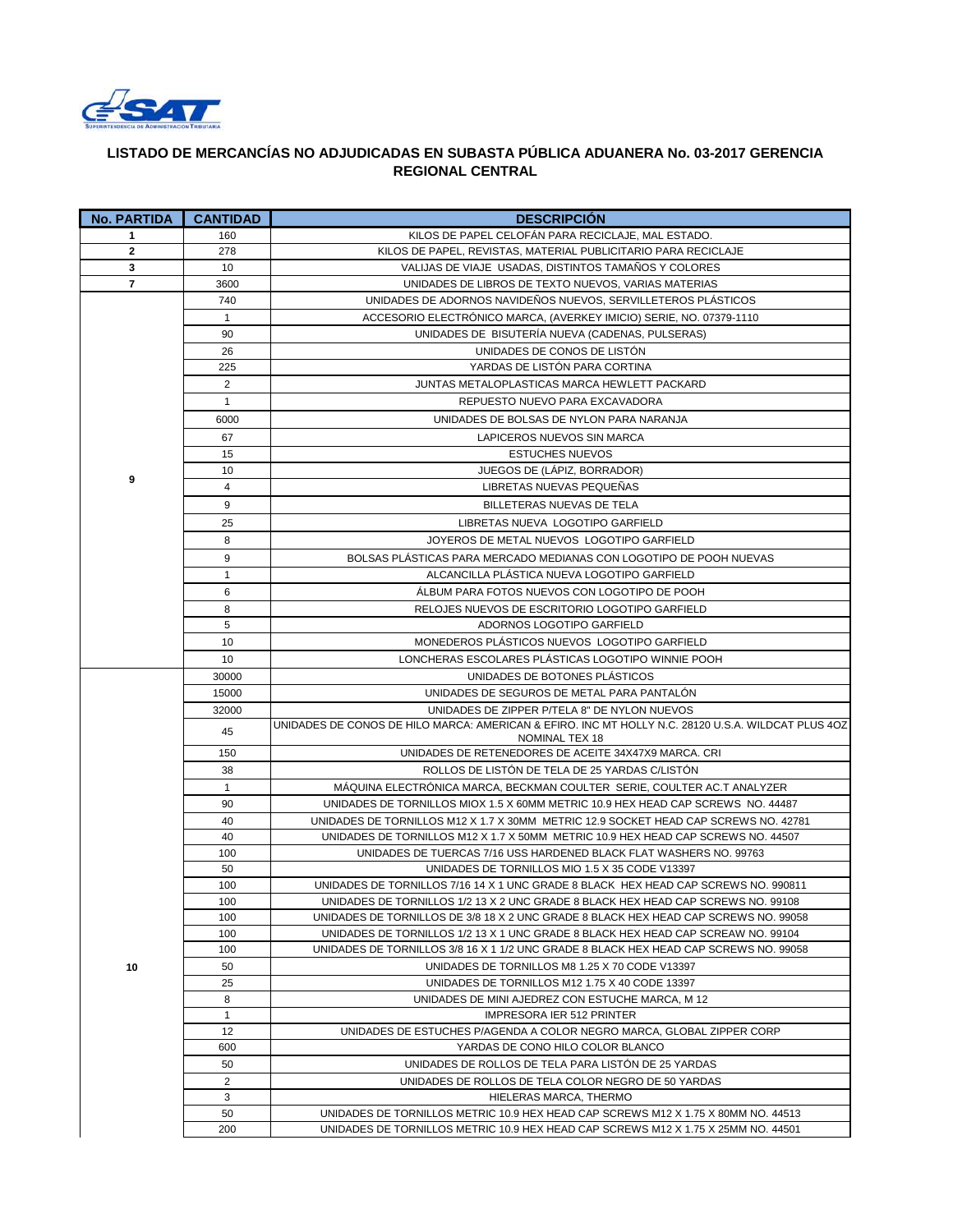|    | 30             | UNIDADES DE TUBOS PARA CARRO MARCA, GOOD TUBE REINFORCED INNER TUBE F13 R TR 13                              |
|----|----------------|--------------------------------------------------------------------------------------------------------------|
|    | $\mathbf{1}$   | <b>SLEEPING TALLA 8</b>                                                                                      |
|    | 10             | METROS DE LONA MARCA, MACHASA S.A.                                                                           |
|    | 25             | UNIDADES DE CONO DE HILO AMERICAN & EFIRD INC. MT. HOLLY. NC. 28120 USA. WILCAT PLUS MADE IN USA 16          |
|    |                | OZ NOMINAL 4536 TEX 18 43233                                                                                 |
|    | $\mathbf{1}$   | ELECTRODO DE (11 LIB.) MARCA, HYUNDAI 5350B.B                                                                |
|    | $\mathbf{1}$   | LÁMPARA DE BASE PARA TECHO MARCA, LITHONIA                                                                   |
|    | 400            | UNIDADES DE SERVILLETAS BLANCAS MARCA, CONTINENTAL                                                           |
|    | 20             | UNIDADES DE CONOS CON CORREAS PARA ZAPATOS COLOR BLANCO DE 50 YARDAS X CONO DE CORREA                        |
|    | 15             | UNIDADES DE ESTUCHES PARA AGENDAS COLOR NEGRO                                                                |
|    | 700            | UNIDADES DE BOTONES                                                                                          |
|    | 2800           | UNIDADES DE BOTONES                                                                                          |
|    | 20             | COPOLYESTER MARCA EASTMAN                                                                                    |
|    |                |                                                                                                              |
|    | 1000           | YARDAS DE ELASTICO COLOR NEGRO MARCA, GROSGRAIN 7/8" 23MM DE 100% POLYESTER MADE IN USA                      |
|    | 24000          | YARDAS DE HILO MARCA, WEIQIAO TEXTILE COMPANY LIMITED                                                        |
|    | 150            | METROS DE ALAMBRE COAXIAL                                                                                    |
|    | 2              | MOTORES INDUSTRIALES MARCA, MARATHON ELECTRIC PART. NO, 25316401 MODELO EWK 56T11015509A P FR-               |
|    |                | 56 HZ, PH-3, TIPO TS, AMB-60° C, INS-BR, DUTY-COUT, DES-B                                                    |
|    | 30             | BIBLIAS VERSIÓN REINA VALERA, NUEVAS                                                                         |
|    | 150            | UNIDADES DE BOLSAS PARA MERCADO MODELO ECOMAGINATION                                                         |
|    | 2000           | YARDAS DE HILO                                                                                               |
|    | 100            | UNIDADES DE LENTES GRADUADOS                                                                                 |
|    | 25             | UNIDADES DE PORCELANAS DE TÉ                                                                                 |
| 11 | $\overline{4}$ | MALETINES MARCA, TRAVEL LINE                                                                                 |
|    | $\overline{7}$ | CUADROS DECORATIVOS PARA SALA                                                                                |
|    | 35             | COLLARES ANUSHKA CON ESTUCHE NUEVOS, MARCA FINART                                                            |
|    | 50             | UNIDADES DE SISMÓGRAFOS MARCA, SENSITECH SERIE, 7364078 MADE IN USA                                          |
|    | 5              | UNIDADES DE JUGUETES PARA PERRO MARCA KONG                                                                   |
|    | 50             | UNIDADES DE CABLE PARA RED CM TAPE CM 24 AWG 75°C (UL)                                                       |
|    | 25             | UNIDADES DE COLADORES PARA COCINA                                                                            |
|    | 3<br>80        | JUEGOS MEASURE CUPS DISHWASHER PROOF STAN LESS STEEL MEDIDORES DE COCINA<br>UNIDADES DE CUCHARONES METÁLICOS |
|    | 10             | UNIDADES DE BANDEJAS METÁLICAS                                                                               |
|    | $\mathbf{1}$   | <b>RETROVISOR PARA BUS</b>                                                                                   |
|    | 15             | UNIDADES DE FRASCOS VACIOS PARA ANTICONGELANTE MARCA, THERMO                                                 |
|    | $\mathbf{1}$   | REPUESTO OPTICAL NODE ONU-5102N 860 MHZ- 60 V TECH                                                           |
|    | $\mathbf{1}$   |                                                                                                              |
|    |                | CARRETA PARA COMPRAS DE MERCADO                                                                              |
|    | 100            | UNIDADES DE ESPEJOS DE BOLSILLO                                                                              |
|    | 240<br>50      | UNIDADES DE CORTA UÑAS (20 CAJAS DE 12 UNID)<br><b>ALBUM PARA FOTOS</b>                                      |
| 12 | 345            | DE PAPEL Y PLASTICO PARA RECICLAJE                                                                           |
| 13 | 241            | KILOS DE PAPEL Y PLÁSTICO PARA RECICLAJE                                                                     |
|    | 62500          | YARDAS DE HILO                                                                                               |
|    | 50000          | YARDAS DE HILO                                                                                               |
|    | 100            | UNIDADES DE SEPARADORES PLÁSTICOS PARA MERCANCÍA MARCA METALÚRGICA LABORATORY INC                            |
|    | 3              | <b>FAJAS MARCA JOHN DEERE</b>                                                                                |
|    | 6              | UNIDADES DE RACK MOUNT CABINETS, MARCA FIBER OPTICX (GABINETES PARA RACK DE SERVIDOR)                        |
|    | 17500          | YARDAS DE CONO DE BIES                                                                                       |
| 15 | 300            | UNIDADES DE LENTES OFTALMOLÓGICOS, MARCA MACPRADO                                                            |
|    | 3              | UNIDADES DE AVIONES DE JUGUETE CARGO FLIGHT PROD. KEEN WAY                                                   |
|    | $\overline{7}$ | UNIDADES DE HELLO KITTY CANDY STORE, MARCA SANRIO                                                            |
|    | $\overline{2}$ | UNIDADES DE HELLO KITTY SET 2 EN 1 AUTOCOLLANTS MAQUINA DE TARJETA Y DE ETIQUETA ADHESIVAS.                  |
|    |                | <b>MARCA SANRIO</b>                                                                                          |
|    | $\overline{2}$ | UNIDADES DE FILTRO DE AIRE, MARCA JOHN DEERE RE502014, 200708DY2                                             |
|    | 1000           | YARDAS DE ELÁSTICO                                                                                           |
| 16 | 428            | KILOS DE CHATARRA                                                                                            |
|    | 500            | YARDAS DE ENCAJE (EN 5 ROLLOS)                                                                               |
|    | $\mathbf{1}$   | ESPECTRÓMETRO CON SUS ACCESORIOS                                                                             |
|    | $\overline{2}$ | VALVULAS INDUSTRIALES DANFOSS FLUID POWER RACINE WISCONSIN                                                   |
|    | 15             | CAJAS PARA RELOJ VACIAS                                                                                      |
|    | 250            | YARDAS DE ELÁSTICO                                                                                           |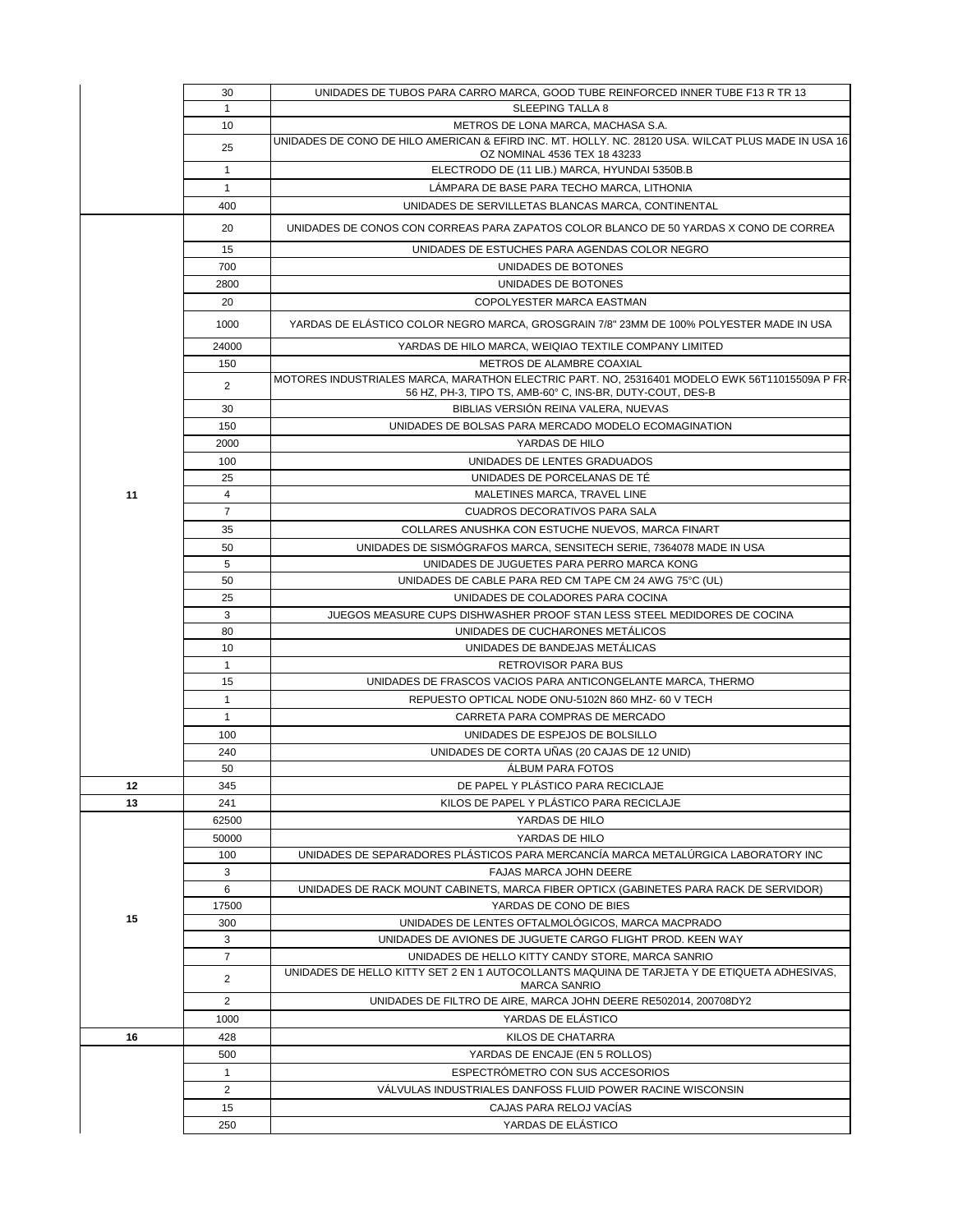|    | $\mathbf{1}$   | PLACA FLAT SERIAL INTERFACE PROCESSOR (FSIP) MARCA CISCO SYSTEM                                                                                                            |
|----|----------------|----------------------------------------------------------------------------------------------------------------------------------------------------------------------------|
|    | 300            | UNIDADES DE ETIQUETAS. MARCA METO                                                                                                                                          |
|    | 40             | UNIDADES DE CORDÓN ELÉCTRICO #7677371 CON 4 METROS DE LARGO                                                                                                                |
|    | $\mathbf{1}$   | MOTOR HIDRAULICO, MARCA ABB MOTORS CLF IP.55 IEC34                                                                                                                         |
| 18 | $\mathbf{1}$   | SERVIDOR CISCO 2500 SERIES EQUIPO DE TELECOMUNICACIONES                                                                                                                    |
|    | 4              | KILOS DE JUGUETES DE RETORNO                                                                                                                                               |
|    | 40             | MARCHAMOS DE METAL, MARCA PANOVIT NCMCT8H-X STAINTESS STEEL TIE                                                                                                            |
|    | $\mathbf{1}$   | JUEGO DE 4 BROCAS CME MACHINE REAMER R 15 05                                                                                                                               |
|    | 8              | ACCESORIOS PARA VEHICULO (TOLBA) MARCA MERCEDES BENZ 163-540 00 82                                                                                                         |
|    | 1.5            | KILOS DE JUGUETES DE RETORNO                                                                                                                                               |
|    | $\overline{2}$ | UNIDADES DE MEDIDOR DE VOLTAJE, MARCA FISHER SCIENTIFIC ESCALA DE 50 A 500 VOLTIOS                                                                                         |
|    | $\mathbf{1}$   | TECLADO INALÁMBRICO, MODELO SWK-8630, MARCA NET FOR ALL                                                                                                                    |
|    | 3              | KILOS DE JUGUETE DE RETORNO                                                                                                                                                |
|    | 90             | UNIDADES DE BISUTERÍA (PULSERAS)                                                                                                                                           |
| 19 | 480            | KILOS DE CHATARRA                                                                                                                                                          |
|    |                |                                                                                                                                                                            |
|    | $\mathbf{1}$   | MAQUINA DE METAL PARA MOLER CAFÉ (USADA) S/MARCA                                                                                                                           |
|    | $\mathbf{1}$   | TRANSMISIÓN (USADA), MODELO APAAJ5055, SERIE SMGO11018431                                                                                                                  |
|    | 25000          | UNIDADES DE BOTONES DE DIFERENTES TAMAÑOS, NUEVOS, S/MARCA                                                                                                                 |
|    | $\overline{2}$ | SENSORES PARA REPUESTOS USADOS, SMART SWITCH 1000W, SIN MARCA                                                                                                              |
|    | 45             | UNIDADES DE JUGUETES NUEVOS, MARCA M&M COLLECT ALL FOURT! MOTOR MATER, SIN SERIE                                                                                           |
|    | 6              | UNIDADES DE RESORTES DE METAL (USADOS), SIN MARCA                                                                                                                          |
|    | $\mathbf{1}$   | SWITCH, MARCA LEITCH 8X8P, (USADO)                                                                                                                                         |
|    | 80             | COSMETIQUERAS NUEVAS, MARCA ALMAR HYPO                                                                                                                                     |
|    | 20             | LÁMPARAS DE GAS, NUEVAS, MARCA MAIER                                                                                                                                       |
|    | $\mathbf{1}$   | PIEZA ELECTRÓNICA (USADA), MARCA PRIMARI REFERENCE RECIVER PRR-10, SERIE 25412900-000-0                                                                                    |
|    | 3              | KILOS DE JUGUETES DE RETORNO (USADOS ESFERAS INFANTILES) SIN MARCA                                                                                                         |
|    | 5              | VENTANAS PLÁSTICAS NUEVAS, SIN MARCA, MEDIDAS 43X46 CMTS                                                                                                                   |
|    | 15000          | YARDAS DE HILO (5,000 YARDAS C/CONO)                                                                                                                                       |
|    | 5              | TARJETAS ELECTRÓNICAS NUEVAS, SIN MARCA, CÓDIGOS 800175-001 REV-A / SCC-DRI-SHIELD TM 2000 /<br>WAYNE 883756-003 / REV-1 4970529165                                        |
|    | $\mathbf{1}$   | TARJETA ELECTRÓNICA NUEVA, SIN MARCA, MADE IN MÉXICO CÓDIGOS NNTMEFO 0700 I / NT6X40GA-09 /<br>ENPQAHU1AB / C1W57                                                          |
|    | 500            | AGUJAS INDUSTRIALES DE METAL NUEVAS, SIN MARCA                                                                                                                             |
|    | 90             | JUGUETES NUEVOS, MARCA M&M COLLECT ALL FOURT! MOTOR MATER, SIN SERIE                                                                                                       |
|    | 4              | RODOS GIRATORIOS DE METAL (USADOS), SIN MARCA                                                                                                                              |
|    | $\mathbf{1}$   | EQUIPO MEDICO NUEVO DE PLÁSTICO, 110 VOLTIOS, HZ: 6047 D: 450W TP-6868 TF040336732                                                                                         |
|    | $\mathbf{1}$   | AMORTIGUADOR DE METAL PARA CARRO, NUEVO, MARCA HEAVY DUTY GAS SHOCK                                                                                                        |
|    | 4              | PLANCHAS DE METAL CON RESISTENCIA NUEVAS, SIN MARCA                                                                                                                        |
|    | $\mathbf{1}$   | UNIDAD DE EQUIPO DE COMUNICACIÓN NUEVO HDX, CONTROL REMOTO, MARCA POLYCOM, POWER CORD<br>CON SUS ACCESORIOS PN 2215-26485-001 HDX 8004 CBL KIT ACCESORY BOX                |
|    | $\overline{2}$ | UNIDADES DE EQUIPO DE COMUNICACIÓN NUEVO JX-00834 NO. 720025770-001 DESCRIPCIÓN HDX-8004XLP-<br>EE RM, NAPCN, MARCA POLYCOM CON SUS ACCESORIOS CABLES AND CABLES ASSENBLES |
|    | $\mathbf{1}$   | UNIDAD DE EQUIPO DE COMUNICACIÓN NUEVO, MARCA POLYCOM, POWER SUPPLY 82074308A228CG S/N                                                                                     |
| 20 |                | 084228 HDX 8000HD NTSC<br>CÁMARA PARA COMPUTADORA GIRATORIA CON SUS ACCESORIOS NUEVA, MARCA POLYCOM, MODELO MPTZ-                                                          |
|    | $\mathbf{1}$   | 6DC 12V-1.25 A S/N -16141746 CBC-HDC-1 ANALOG<br>ACCESORIO PARA COMPUTADORA NUEVO, MARCA FORTINET FORTIGATE-50A CONECTOR INTERNO, EXTERNO                                  |
|    | $\mathbf{1}$   | Y PARA USB, MODEM                                                                                                                                                          |
|    | 4              | KIT DE AUDIO NUEVO, MARCA NETCOM, MODELO GN9120 USER GUIDE                                                                                                                 |
|    | $\overline{2}$ | BOLSAS DE TONER, MARCA MK IMAGINA, PARA USO EN HP-4200/4300/4250/4350/4240 DE 10KILOS CLARSA,<br>SERIE NO. 50                                                              |
|    | $\mathbf{1}$   | PVC DE 12.05", NUEVO SIN MARCA                                                                                                                                             |
|    | $\mathbf{1}$   | PVC DE 7.05", NUEVO SIN MARCA                                                                                                                                              |
|    | $\mathbf{1}$   | PVC DE 3.0", NUEVO SIN MARCA                                                                                                                                               |
|    | 50             | ADAPTADORES DE PVC DE PLÁSTICO 1.05" SIN MARCA, NUEVOS                                                                                                                     |
|    | 100            | BANDEJAS PLÁSTICAS, COLOR BEIGE, NUEVAS, MARCA TROSYD 30 GR. PFIZER                                                                                                        |
|    | $\mathbf{1}$   | TARJETA ELECTRÓNICA CON 7 PUERTOS AUXILIARES USB, MARCA DEUBULT, NUEVOS                                                                                                    |
|    | $\mathbf{1}$   | EQUIPO ELECTRÓNICO (USADO) MARCA, YASKAWA AC DRIE -J1000 COMPACT V/F CONTROL DRIVE QUICK<br>START GUIDE, MODELO 200V CLASS, TIPO CIMR-JU                                   |
|    | $\mathbf{1}$   | CODO PVC INDUSTRIAL DE PLÁSTICO, MEDIDAS L1-70008790 DIEBOLD CCA, HUB, SCHEM 29-014529-000A<br><b>SECONDARY SIDE</b>                                                       |
|    | 50             | LLAVEROS PROMOCIONALES, MARCA HIPERLIPEN DE PLÁSTICO CON SU ARGOLLA                                                                                                        |
|    | 70             | CALCULADORAS SOLARES NUEVAS, COLOR BLANCA, MARCA ASTA MEDICA FIN UNTERNEHMEN DER DEGUSSA                                                                                   |
|    | 60             | ESTUCHES COLOR VERDE PARA JOYERIA, CADENAS, NUEVAS                                                                                                                         |
|    | 110            | CAJITAS PLÁSTICAS, PARA ANILLOS, (COLOR ROJO, NEGRO CUERINA) NUEVAS                                                                                                        |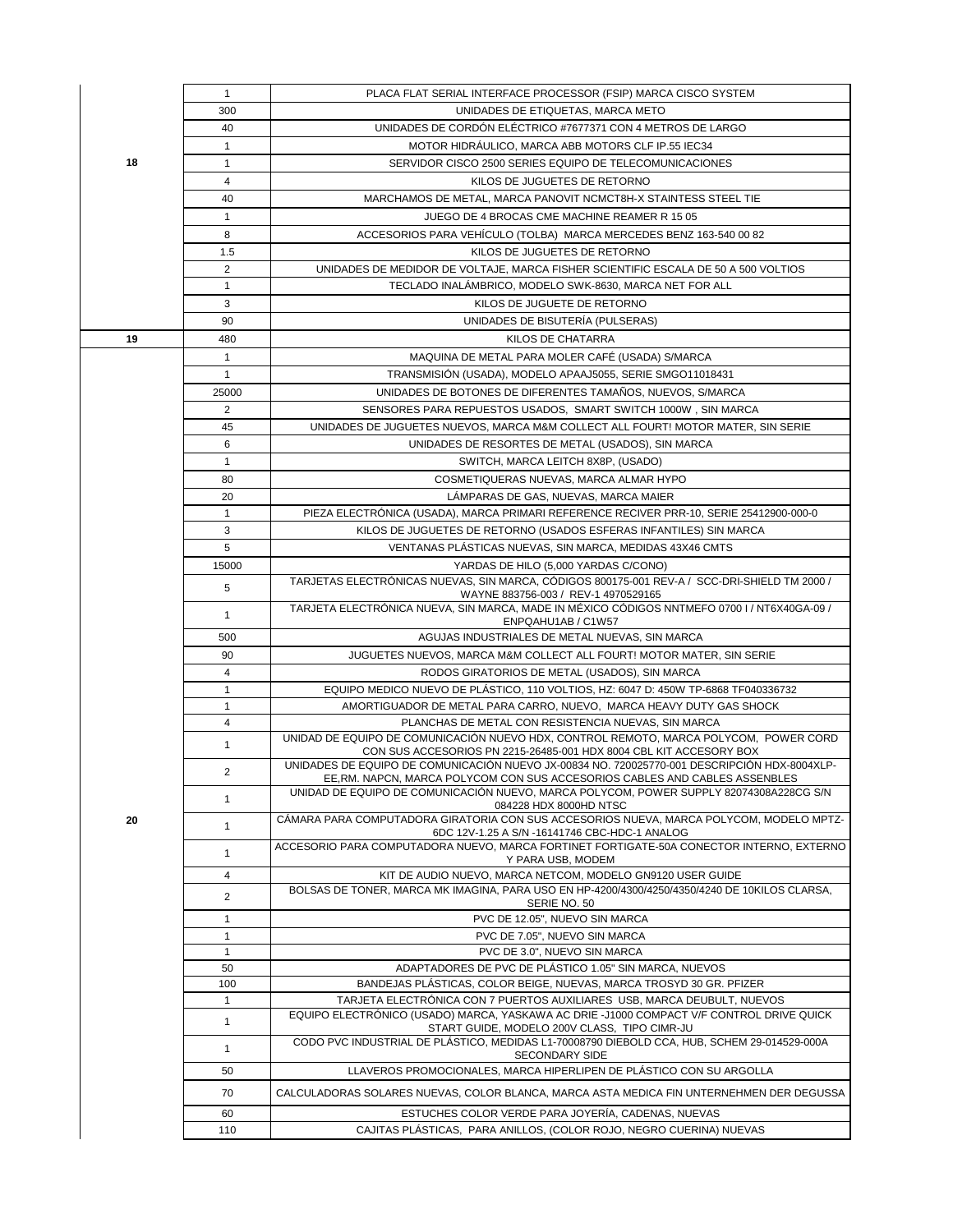|    | 25              | CAJITAS DE CUERINA, PARA ANILLOS, COLOR NEGRO NUEVAS                                                                      |
|----|-----------------|---------------------------------------------------------------------------------------------------------------------------|
|    | 60              | BOLSITAS DE GAMUZA PARA ARETES (DISTINTOS TAMAÑOS) NUEVAS                                                                 |
|    | 5               | MUESTRARIOS PARA JOYERÍA DE GAMUZA COLOR NEGRO                                                                            |
|    | $\mathbf{1}$    | JUEGO DE MEDIDOR DE ANILLOS                                                                                               |
|    | $\mathbf{1}$    | APARATO DE DVD, MARCA SAT CRUISER DSR-101-PLUS + DIGITAL SATELITAL, NUEVA                                                 |
|    | $\mathbf{1}$    | EQUIPO DE COMPUTO NUEVO. MARCA FIBE OPTIC MULTIPLEXER IME-MM-B/QT-V NO. 4550-010 REV.00-01 PAN<br>DACOM TELECOMUNICATIONS |
|    | $\overline{4}$  | TAPADERAS PARA SANITARIO PLÁSTICAS, MARCA BEMIS VALEU, MODELO 400                                                         |
|    | 1               | MULETA PEQUEÑA PARA VEHÍCULO (REPUESTO) USADA, KIA MOTORS AA-100-34350-ARM-SUB-ASSY-LM 1 PC.<br>PB                        |
|    | 20              | KILOS DE JUGUETES DE RETORNO                                                                                              |
|    | $\mathbf{1}$    | MÁQUINA ELECTRÓNICA, MARCA SPECTRA TECHNOLOGICS, SERIE KC -VA-12003L                                                      |
|    | $\mathbf{1}$    | BOBINA DE PLÁSTICO 100 MTS. PERLA LUX DÚPLEX 250.40                                                                       |
|    | 1               | MEDIDOR DE VOLTAJE PINE ENVIROMENTAL SERVICE INC                                                                          |
|    | $\mathbf{1}$    | CABLE PARA CORRIENTE PINE ENVIROMENTAL SERVICE INC                                                                        |
|    | $\mathbf{1}$    | APARATO ELECTRÓNICO LAMOTTE TURBIDITY METER 2020 E/I                                                                      |
|    | 4               | TARJETAS ELECTRÓNICAS NUEVAS, PARA COMPUTADORA, MARCA CISCO SYSTEM                                                        |
|    | 22              | PELOTAS DE FOOT BALL CON INFLADOR OFICIAL #5 GUARANTEED HAND SEWN, NUEVAS                                                 |
|    | 8               | KILOS DE JUGUETES DE RETORNO                                                                                              |
|    | $\overline{2}$  | KILOS DE MERCANCIA PARA RECICLAJE                                                                                         |
|    | $\mathbf{1}$    | CAJA DE REPUESTOS JEWELRY SUPPIES                                                                                         |
|    | 15              | METROS DE ELÁSTICO COLOR NEGRO STATE NARROW FABRICS                                                                       |
|    | $\overline{4}$  | VAJILLAS DE COCINA COMPLETAS (SUPER CALDERO INDIA)                                                                        |
|    | 3               | <b>MUEBLES DE MADERA</b>                                                                                                  |
|    | $\overline{2}$  | PANTALONES NUEVOS DE LONA, MARCA SONOMA                                                                                   |
| 21 | $\mathbf{1}$    | MODEM NUEVO CON SUS ACCESORIOS, MARCA SIEMENS                                                                             |
|    | $\mathbf{1}$    | CABLE PARA CLUTCH                                                                                                         |
|    | 3               | PLANCHAS PARA PELO, MARCA REMINGTON (PROTECT & SHINE)                                                                     |
|    | $\mathbf{1}$    | TELÉFONO INALÁMBRICO PARA CASA, MARCA PANASONIC, CÓDIGO KX-TG2622W, NUEVO                                                 |
|    | 80              | ADAPTADORES MP3 CON SU CONTROL, PARA VEHÍCULOS, MARCA CARMP3                                                              |
|    | 20              | ESPONJAS PARA DARLE BRILLO A LOS ZAPATOS, MARCA ROCKPORT                                                                  |
|    | 50              | PARES DE TENIS, MARCA GENUINE LUCKY BRAN SNEAKERS (VARIAS TALLAS)                                                         |
|    | $\overline{2}$  | CARRETAS PORTATILES DE METAL, MODELO LWDK-37FC                                                                            |
|    |                 | PERSIANAS DE PLÁSTICO USADAS PARA VENTANA                                                                                 |
|    | 3<br>90         | <b>TAPAS PLÁSTICAS</b>                                                                                                    |
|    | 4500            | TAPONES PLÁSTICOS PEQUEÑOS                                                                                                |
|    | 30              | COPAS DE CRISTAL NUEVAS                                                                                                   |
|    | 2500            | MUESTRAS EN SOBRES DE PERFUME PARA HOMBRES, VERY IRRESISTIBLE FOR MEN (GIVENCHY) 1 ML.                                    |
|    | $\mathbf{1}$    | TUBO DE ALUMINIO DE 1MT DE LARGO                                                                                          |
|    | 30              | LÁMPARAS TIPO CANDELA MARCA SILVANYA SERIE F40T12-D, F40T12-EX Y F40D-EX                                                  |
|    | 6               | UNIDADES DE ESPARRAGOS CON ROSCA.                                                                                         |
|    | 100             | CEPILLOS DENTALES SIN MARCA                                                                                               |
|    | 10              | CEPILLOS DENTALES MARCA COLGATE PLUS SIG ZAG                                                                              |
|    | $\overline{2}$  | CEPILLOS DENTALES MICRO TIP                                                                                               |
|    | $\overline{2}$  | CEPILLOS DENTALES PRO DOOBLE DUTY                                                                                         |
|    | 10 <sup>1</sup> | CEPILLOS DENTALES GINA COOL                                                                                               |
|    | 100             | UNIDADES DE BISUTERIA (BRASALET)                                                                                          |
|    | 32              | KILOS DE UTENSILIOS DE COCINA USADOS                                                                                      |
|    | $\mathbf{1}$    | FILTRO PARA REFRIGERADORA GENERAL ELECTRIC                                                                                |
|    | $\mathbf{1}$    | BATIDORA ELÉCTRICA VIKING PROFESIONAL                                                                                     |
|    | $\mathbf{1}$    | LÁMPARA DE 100WATTS. 12VOLTIOS. R-30 BULB TAPE                                                                            |
|    | $\mathbf{1}$    | TRITURADORA DE CARNES, MARCA ESTER REGENCY                                                                                |
|    | $\mathbf{1}$    | PEDAL USADO PARA BATERÍA DE CONJUNTO MUSICAL, MARCA PEARL                                                                 |
|    | 6               | KILOS DE JUGUETES DE RETORNO                                                                                              |
|    | 80              | UNIDADES DE BISUTERIA (BRASALET, COLLARES)                                                                                |
|    | 700             | BOTONES COLOR NEGRO                                                                                                       |
|    | 80              | BOBINAS PARA MAQUINA DE COCER                                                                                             |
|    | $\overline{4}$  | CANDELEROS DE CRISTAL USADOS                                                                                              |
|    | 150000          | YARDAS DE HILO POLYESTER (AMERICAN & EFIRD INC)                                                                           |
|    | 8000            | YARDAS DE ELÁSTICO, MARCA GIZATEX                                                                                         |
|    | 5000            | YARDAS DE ELÁSTICO NEGRO                                                                                                  |
| 22 | 2800            | YARDAS DE LISTON NEGRO ENDSDOWN ENTER PRISE DE 1" BIAS NYLON                                                              |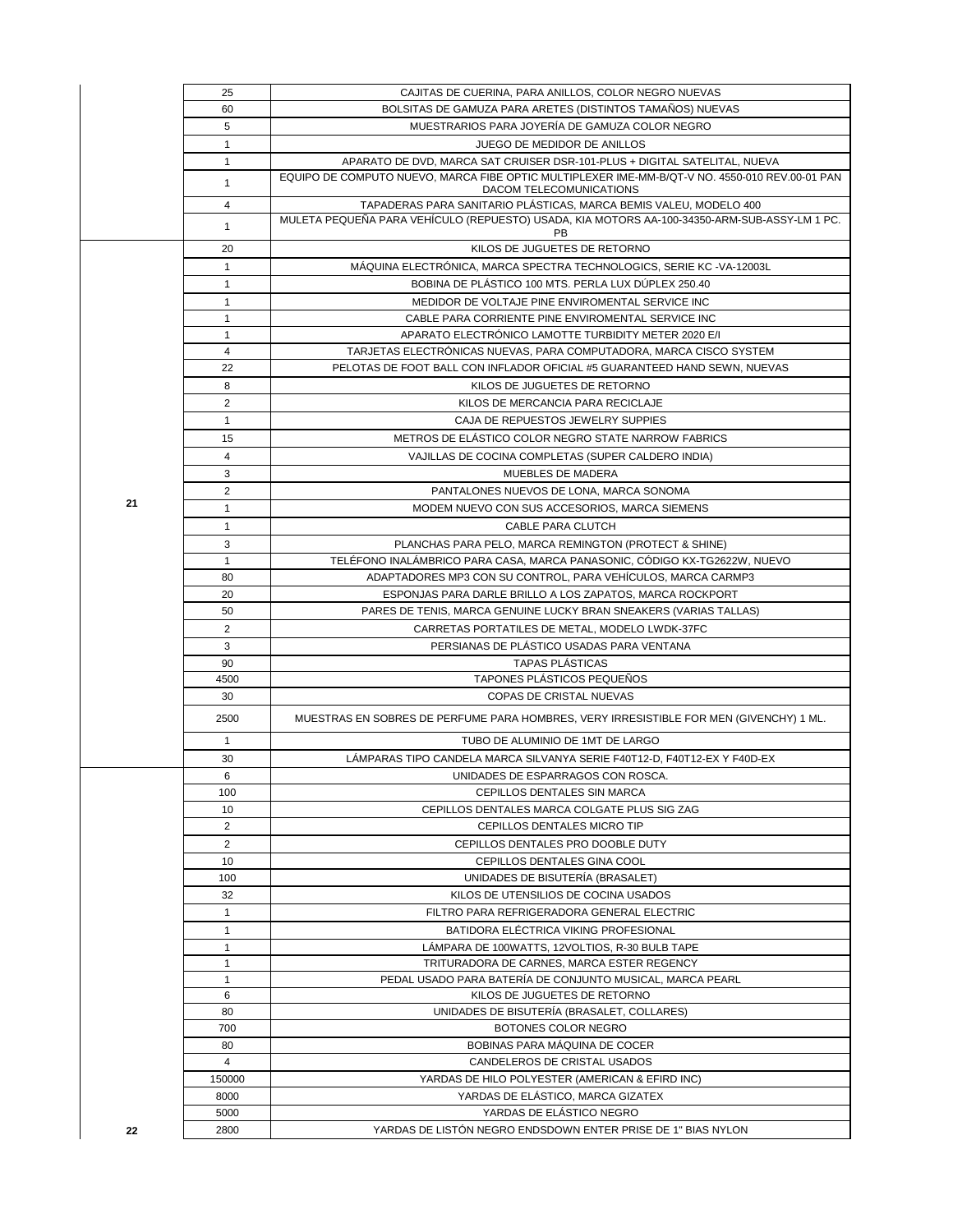|  |    | 1400                           | YARDAS DE LISTÓN NEGRO ENDSDOWN ENTER PRISE DE 1" BIAS NYLON 1-5/16" DIAS POLY COTTON                 |
|--|----|--------------------------------|-------------------------------------------------------------------------------------------------------|
|  |    | 12                             | UNIDADES DE ESCÁNER MANUALES R5409-SR2000ZZR.                                                         |
|  |    | $\overline{7}$                 | TARJETAS ELECTRÓNICAS NUEVAS SIN MARCA.                                                               |
|  |    | $\overline{4}$                 | REPUESTOS PARA REFRIGERADORA (BANDEJA DE VIDRIO)                                                      |
|  |    | $\mathbf{1}$                   | CILINDRO DE GAS PARA REFRIGERADORA LG MA53LAUG                                                        |
|  |    | 20                             | RELOJES CON ALARMA, MARCA SEASON                                                                      |
|  |    | 6                              | JUEGOS DE CORTA UÑAS, MARCA LACOSTE                                                                   |
|  |    | $\mathbf{1}$                   | REPELENTE ELECTRÓNICO PARA ANIMALES, YARD & GARDIO                                                    |
|  |    | 380                            | UNIDADES DE BISUTERÍA (PULSERAS) NUEVAS                                                               |
|  |    | 70                             | PARES DE ARETES. NUEVOS                                                                               |
|  |    | 25                             | GANCHOS PLÁSTICOS (PARA PELO) NUEVOS                                                                  |
|  |    | 10                             | PULSERAS 2AD                                                                                          |
|  |    | 8                              | ESTETOSCOPIOS BOKANG BK2001-3001.1                                                                    |
|  |    | 60                             | SERCHAS PLÁSTICAS, NUEVAS                                                                             |
|  |    | 1300                           | PARES DE CINTAS PARA ZAPATOS COLOR AZUL                                                               |
|  |    | $\overline{c}$                 | EXHIBIDORES DE METAL, CON PUBLICIDAD, MARCA VARTA                                                     |
|  |    | $\mathbf{1}$                   | AMPLIFICADOR MARCA ASTRON CORPORATIVA MODEL RS-20A-BB                                                 |
|  |    | $\mathbf{1}$                   | AMPLIFICADOR, MARCA SMART TRUNK SYSTEM MODELO ST-853                                                  |
|  |    | 3                              | KIT DE UTENSILIOS PARA PINTAR, BÁSICO TIGRE 1506                                                      |
|  |    | $\mathbf{1}$                   | ACCESORIO PARA COMPUTADORA                                                                            |
|  |    | $\mathbf{1}$                   | BASE PARA TELEVISIÓN DE METAL SANUS/SYSTEMS                                                           |
|  |    | 28                             | UNIDADES DE CABLE MODEM, MARCA MOTOROLA INTELLIGENCE EVERYWHERE, MODELO SB5101 NUEVOS                 |
|  |    |                                |                                                                                                       |
|  |    | $\mathbf{1}$                   | VASCULAR DOPPLER DETECTOR BV-520, NUEVO                                                               |
|  |    | 5                              | PLANCHAS PARA PELO, MARCA REMINGTON (PROTECT & SHINE) 190 V                                           |
|  |    | $\mathbf{1}$                   | ANALOG/DIGITAL DVR2 (TECHNOLOGIE DU VIDE) MARCA, VACUUBRAND                                           |
|  |    | $\overline{2}$                 | OLLAS DE ALUMINIO USADAS DE 1 LITRO.                                                                  |
|  |    | 24                             | JUGUETES DE PLAY LEARH FUN MUSIC PLAYER NUEVO CÓDIGO 31347                                            |
|  |    | $\mathbf{1}$                   | HOME SWEET HOME DOLL HOUSE PLAYSET, (CASITA DE JUGUETE) NUEVO 20151                                   |
|  |    | 24                             | MINI VEHÍCULOS, SALE & DURABLE, NUEVO, CÓDIGO 30330                                                   |
|  |    | $\overline{2}$                 | CAJAS REGISTRADORAS CON ACCESORIOS DE JUGUETES, NUEVAS, CÓDIGO 30251                                  |
|  |    | 6                              | JUGUETES DE RECONSTRUCCIÓN TRUKS, NUEVOS, CÓDIGO 30315                                                |
|  |    | 14                             | MINI MONSTER WHEEL, NUEVOS, CODIGO 30346                                                              |
|  |    | 10                             | JUGUETES DE LITTLE PALS, NUEVOS, CÓDIGO 12139                                                         |
|  |    | $\overline{2}$                 | JUGUETES DE LITTLE PALS, NUEVOS, CÓDIGO 12656                                                         |
|  |    | 9                              | JUGUETES DE CARGO FLIGHT, NUEVOS, CÓDIGO 12421                                                        |
|  | 23 | 4500                           | BOTONES COLOR (ROSADO Y BEIGE) NUEVOS                                                                 |
|  |    | 1380                           | AMPOLLAS DE VIDRIO, SOFFIERIA MEZZADRI                                                                |
|  |    | 15                             | BALANZAS NUEVA, MARCA SMARTRIP                                                                        |
|  |    | 140                            | CAMISAS PARA HOMBRE, NUEVAS, MARCA SCOTT BARBER 100% COTTON                                           |
|  |    | $\mathbf{1}$                   | ESMERIL INDUSTRIAL NUEVO                                                                              |
|  |    | 900                            | YARDAS DE ELÁSTICO (COLOR NEGRO) SIN MARCA                                                            |
|  |    | 155                            | TUERCAS PLÁSTICAS, MARCA VERSADOCK                                                                    |
|  |    | 4                              | FILTROS PARA VEHÍCULO, MARCA JHON DEERE                                                               |
|  |    | 10                             | CHIPS ELECTRÓNICOS, MARCA SAMTEC                                                                      |
|  |    | 18000                          | YARDAS DE BIES P/COSTURA                                                                              |
|  |    | 190                            | LINTERNAS, MARCA SONY EXPLOID ASIH42424                                                               |
|  |    | $\overline{2}$                 | SHOCKS, MARCA MASERATI GENUINE, CÓDIGO 202-960                                                        |
|  |    | 3                              | PLANCHAS PARA PELO, MARCA REMINGTON (PROTECT & SHINE)                                                 |
|  |    | 170000                         | YARDAS DE HILO DE POLYESTER (34 UNIDADES DE 5,000 YARDAS C/U)                                         |
|  |    | 600                            | UNIDADES DE BOTONES COLOR BEIGE                                                                       |
|  |    | 10000                          | UNIDADES DE PAJILLAS EN (50 CAJAS DE 200 C/U)                                                         |
|  |    | $\overline{2}$<br>$\mathbf{1}$ | EXHIBIDORES PLÁSTICO TRANSPARENTES MULTIUSOS<br>LLAVE DE PASO CON SUS ACCESORIOS D5-505-17 15/LNG PRG |
|  |    | 15                             | IDENTIFICADORES DE REFRIGERANTE AUTOMOTRIZ, MODELO RI-2002 PA                                         |
|  |    | 4                              | IDENTIFICADORES DE REFRIGERANTE AUTOMOTRIZ MANUAL, MODELO IDJA                                        |
|  |    | $\overline{2}$                 | TEMPORIZADOR DE CALIBRACIÓN, MARCA G & E, MODELO 12NLR 21G1A, 125 VOLTIOS                             |
|  |    | 25                             | UNIDADES DE VASOS DE VIDRIO PARA CAFETERA                                                             |
|  |    |                                |                                                                                                       |
|  |    | $\overline{2}$                 | FILTROS INDUSTRIALES PARA AGUA, MARCA ATLANTIC, MODELO 2850                                           |
|  |    | $\mathbf{1}$                   | LLAVE DE PASO INDUSTRIAL SIN ACCESORIOS DS-408-8 15/PUG STUD                                          |
|  |    | $\overline{2}$                 | PEDALES HIDRÁULICOS, MODELO P831                                                                      |
|  |    | $\mathbf{1}$                   | MÁQUINA DE COCER PORTÁTIL, MARCA PRESS MAKER S/N B030217611                                           |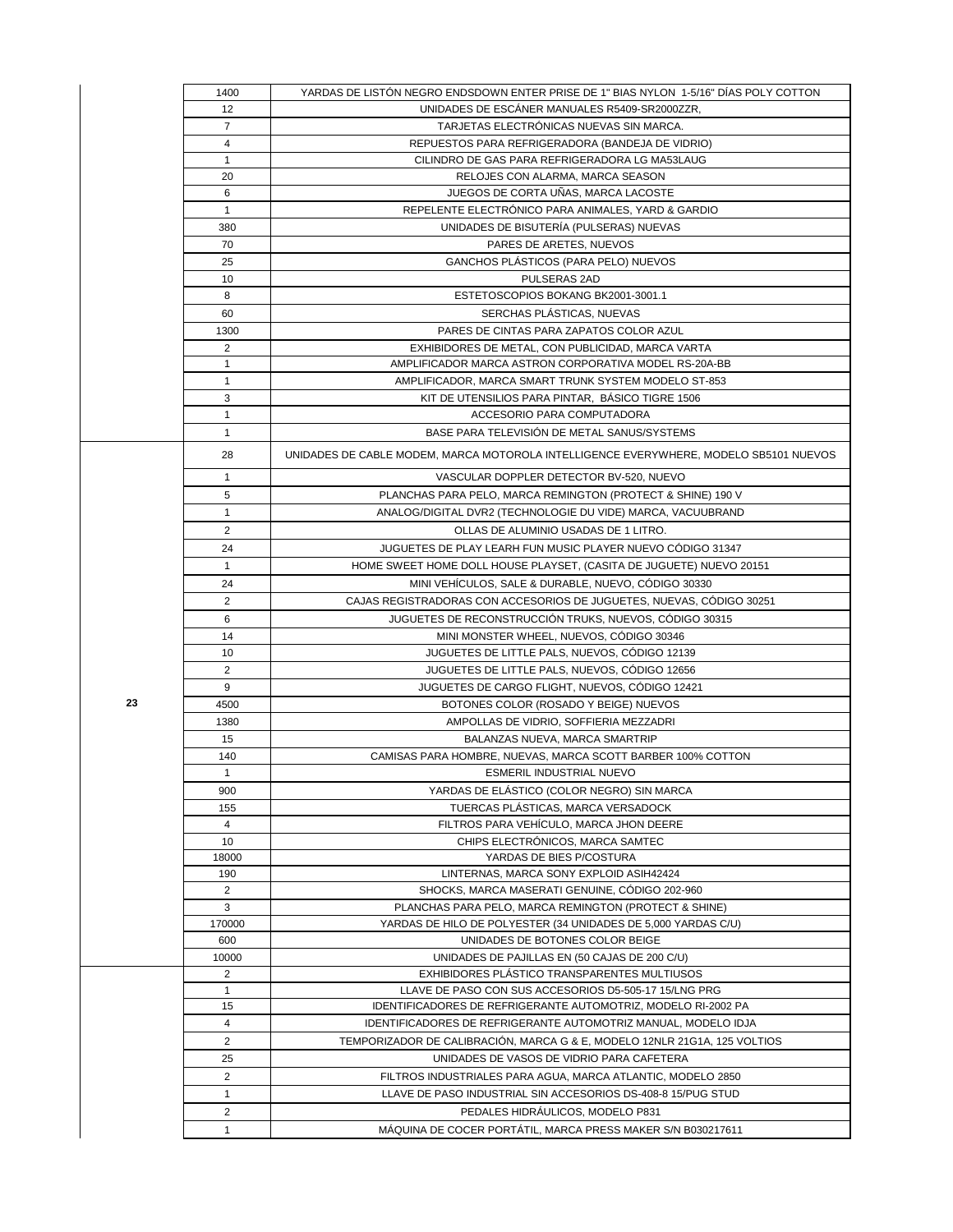|    | $\overline{2}$      | KIT DE SERVICIO HIDRÁULICO, MARCA GRUNDFOS                                                  |
|----|---------------------|---------------------------------------------------------------------------------------------|
| 24 | $\overline{2}$      | ASIENTOS PLÁSTICOS PARA SANITARIO, MARCA TIGRE                                              |
|    | 38                  | PARES DE TALONERAS DE HULE                                                                  |
|    | 22500               | YARDAS DE HILO STRECH                                                                       |
|    | 500                 | BOLSAS PLÁSTICAS PARA GUARDAR CÍTRICOS                                                      |
|    | $\mathbf{1}$        | CAJA DE DISTRIBUCIÓN ELÉCTRICA. MARCA HDU. MODELO PN7000970-J100 REVF                       |
|    | 12                  | KIT DE CABLE PARA TELEFONÍA CON SUS ACCESORIOS, MODELO NTM20/692/1                          |
|    | 2400                | METROS DE ENCAJE NEGRO                                                                      |
|    | 15000               | CLAVOS DE PUNTILLA GALVANIZADOS                                                             |
|    | 3                   | SIERRAS PARA CARPINTERÍA DE 7 1/4", 24 DIENTES, 7 1/4, 40 DIENTES Y 10", 40 DIENTES         |
|    | 70                  | BROCAS USADAS DIFERENTES MEDIDAS                                                            |
|    | 280                 | ESTUCHES DE TELA (PARA LENTES) MARCA DEVLYN                                                 |
|    | $\mathbf{1}$        | MONTAJE DE TECHO (P/PROYECTOR) MARCA SANUS                                                  |
|    | 95                  | <b>BANDEJAS PLÁSTICAS</b>                                                                   |
|    | $\overline{2}$      | BOBINAS DE THERMOIMPRESIÓN                                                                  |
|    | 6                   | JERINGAS PARA GANADO, MARCA TECO ENERGY                                                     |
|    | 5000                | YARDAS DE HILO DE POLYESTER                                                                 |
|    | 130<br>$\mathbf{1}$ | CONOS DE HILO COLOR MORADO, MARCA AMERICAN & EFIRD, DE 2500 YARDAS CADA UNO.                |
|    | 6                   | EQUIPO DE COMPUTO, MARCA HUGHES NETWORK SYSTEM PES5000                                      |
|    | 4                   | CUCHILLAS, MARCA COCH Y ACCESORIOS DE ULTRAVAC 860995<br>EQUIPOS MÉDICOS ASPIRADOR ASKIR 30 |
|    | $\overline{2}$      | JUGUETES PARA NIÑA HELLO KITTY PASWORD JEWELRY BOX (000824 Y PUZZLE MAKER (000734)          |
|    | 240                 | SERCHAS METÁLICAS CON LOGO PLÁSTICO DE ADIDAS                                               |
|    | 6                   | LIBROS DE MATEMÁTICAS CURSO #2 MCGRAW HILL GLENCOE                                          |
|    | $\mathbf{1}$        | ACCESORIO ELECTRÓNICO NUEVO, MARCA SONY, MODELO APS-200, PART 8-681-341-51                  |
|    | 9                   | PELOTAS DE FOOT BALL #5 GUARANTEED HAND SEWN, NUEVAS                                        |
|    | 2300                | YARDAS DE ENCAJE ELÁSTICO NF-500-1/2" COLOR NEGRO                                           |
|    | 28                  | LÁPIZ, MARCA FABER CASTELL                                                                  |
|    | 32                  | LAPICEROS, MARCA FABER CASTELL                                                              |
|    |                     |                                                                                             |
|    | 15                  | MARCADORES FLUORESCENTES, MARCA FABER CASTELL                                               |
|    | 9                   | PELOTAS DE FOOT BALL NUEVAS MARCA COMPETITION                                               |
|    | $\overline{4}$      | UNIDADES DE JUGUETES NUEVOS CARGO FLIGHT, CÓDIGO 12421                                      |
| 25 | 90                  | BANDEJAS PLÁSTICAS CON LOGO (TROSYD)                                                        |
|    | 5                   | KILOS DE JUGUETES DE RETORNO                                                                |
|    | 200                 | LINTERNAS, SEAGULL (PEQUEÑAS)                                                               |
|    | $\mathbf{1}$        | CORTADORA PARA PAPEL, MARCA FELLOWES                                                        |
|    | 110                 | ZÍPERES DE COLOR BLANCO DE 28"                                                              |
|    | 1                   | CABLE DE SEÑAL PARA PUERTO ELECTRÓNICO, MARCA DECKLINK EXTREME                              |
|    |                     |                                                                                             |
|    | 150000              | YARDAS DE HILO COLOR NEGRO (15 CONOS DE 10,000 METROS C/U) MARCA TERIL. B 100% POLYESTER    |
|    | 10000               | UNIDADES DE CINTA ELÁSTICA NUEVA DE 1 METRO DE LARGO                                        |
|    | 2387                | METROS DE SIERRA, MARCA ECC                                                                 |
|    | $\mathbf{1}$        | TELÉFONO, MARCA GAI-TRONICS CORPORATION BANDSET/SPEAKER AMPLIFIER                           |
|    | $\mathbf{1}$        | PIEDRA DE ESMERIL DE 1/2 MT. DE LARGO                                                       |
|    | 400                 | <b>HEBILLAS METÁLICAS</b>                                                                   |
|    | 60                  | <b>LLAVEROS DE TUERCA</b>                                                                   |
|    | 5                   | VELADORAS AROMÁTICAS, MARCA CERES                                                           |
|    | 40                  |                                                                                             |
|    |                     | PLATAFORMAS DE CALZADO, MARCA MODAPLASS                                                     |
|    | 4                   | PURIFICADORES DE OLOR ELÉCTRICO, MARCA SCENTAIR M# SWD1001B S# 103760                       |
|    | 8                   | RODOS MARCA COLSON 3 1/2                                                                    |
|    | 15000               | YARDAS DE HILO PARA FIBRA DE VIDRIO, RETO FIBRAS SUPER GUN ROVING                           |
|    | 156                 | KILOS DE ROPA USADA                                                                         |
|    | 15                  | KILOS DE ROPA USADA                                                                         |
| 26 | 60<br>20            | PLAYERAS CON PUBLICIDAD (PIKES PEAK-ASCENT 2004) COLOR ROJO, BLANCO Y MORADO                |
|    | 30                  | PLAYERAS MANGA LARGA COLOR BLANCO (CON PUBLICIDAD)<br>SUDADEROS COLOR AZUL (CON PUBLICIDAD) |
|    | 45                  | PLAYERAS CON PUBLICIDAD (FISHER DEBERRY FUNDATION)                                          |
|    | 155                 | GORRAS CON PUBLICIDAD (ORMAT) EN DISTINTOS COLORES, MARCA NISSUN                            |
|    | 5                   |                                                                                             |
|    | 45                  | VESTIDOS NUEVOS PARA DAMA, MARCA OLIAN                                                      |
|    | 30                  | BLUSAS NUEVAS PARA DAMA, MARCA OLIAN<br>PANTALONES NUEVOS PARA DAMA, MARCA OLIAN            |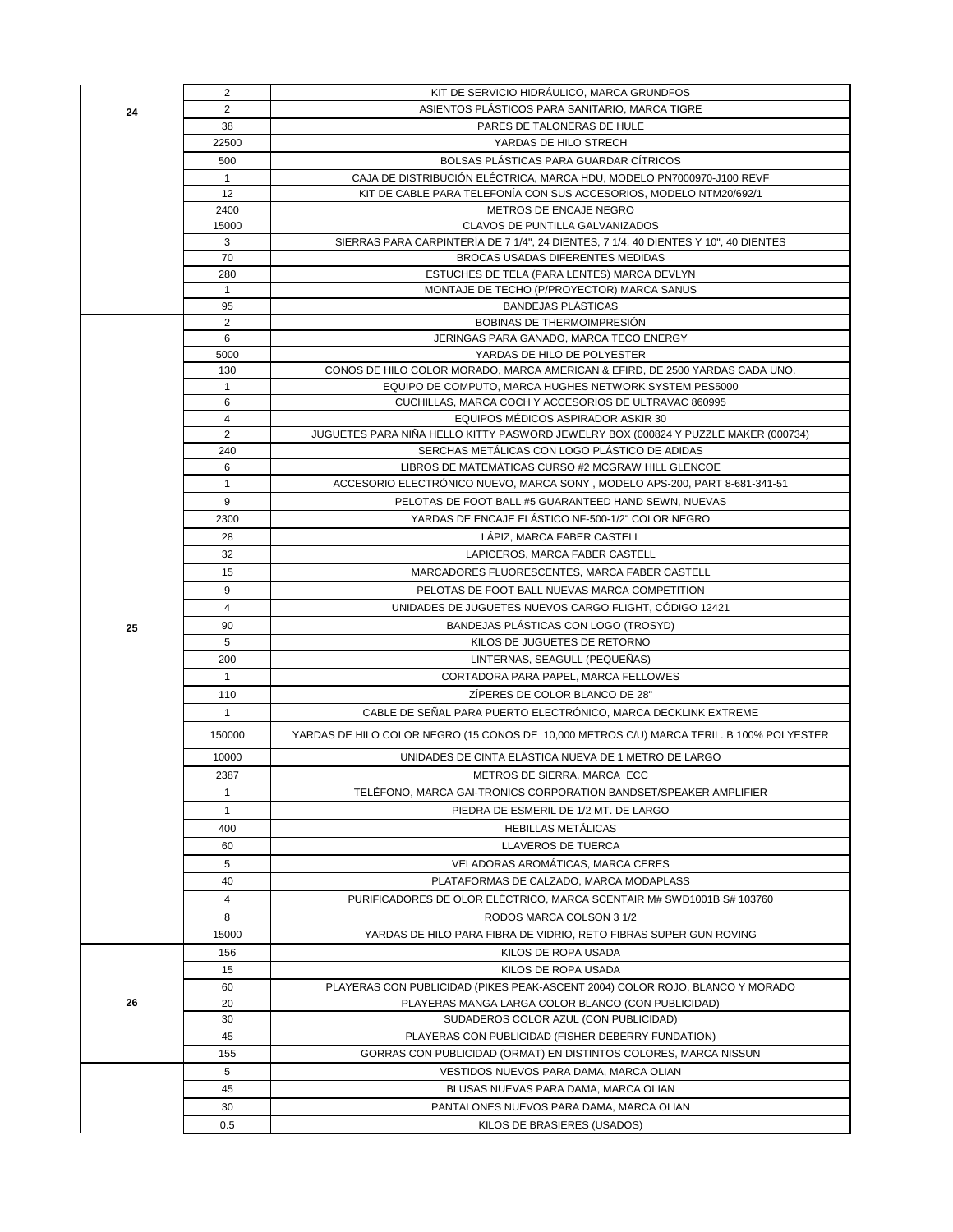|    | 4              | BLUSAS PARA DAMA NUEVAS, MARCA CATY ROSS, CÓDIGO 27841                                                                                          |
|----|----------------|-------------------------------------------------------------------------------------------------------------------------------------------------|
|    | $\mathbf{1}$   | BLUSA PARA DAMA NUEVA, MARCA CATY ROSS, CÓDIGO 27630                                                                                            |
|    | 45             | TOP'S PARA DAMA NUEVOS, MARCA CATY ROSS, CÓDIGO 23681                                                                                           |
| 27 | 6              | BLUSAS PARA DAMA NUEVAS, COLOR BEIGE MARCA CATY ROSS, CÓDIGO 26280                                                                              |
|    | 6              | CAMISETAS PARA DAMA COLOR MORADO MARCA CATY ROSS, CÓDIGO 27502                                                                                  |
|    | $\overline{7}$ | BLUSAS PARA DAMA COLOR MORADO, MARCA CATY ROSS, CÓDIGO 27935                                                                                    |
|    | 16             | BLUSAS CON CAPUCHA PARA DAMA, MARCA CATY ROSS, CÓDIGO 26736                                                                                     |
|    | 13             | UNIDADES DE ROPA INTERIOR PARA CABALLERO, MARCA AUSTRAL, CÓDIGO 93212                                                                           |
|    | 10             | BLUSAS PARA DAMA NUEVAS, MARCA CATY ROSS, CÓDIGO 80962                                                                                          |
|    | 10             | BLUSAS PARA DAMA NUEVAS, MARCA CATY ROSS, CÓDIGO 27145                                                                                          |
|    | $\mathbf{1}$   | PANTALONETA PARA CABALLERO, MARCA DICKIES                                                                                                       |
|    | $\mathbf{1}$   | CAJA CON BLUSAS PARA NIÑA COLOR ANARANJADO. MARCA NO BOUNDARIES                                                                                 |
|    | 75             | ORDENADORES DE ÚTILES DE OFICINA, NUEVOS, SIN MARCA, CON PUBLICIDAD                                                                             |
|    |                | PLANCHADOR ELÉCTRICO PORTÁTIL, NUEVO, MARCA SINGER MAGIC STEAM PRESS, MODELO CSP-1, SERIE                                                       |
|    | $\mathbf{1}$   | 199002841                                                                                                                                       |
|    | 153            | UNIDADES DE PARES DE TALONERAS DE HULE PARA CALZADO, NUEVO                                                                                      |
|    | 1000           | UNIDADES DE ZIPPER 22", NUEVOS                                                                                                                  |
|    | 157            | UNIDADES DE METROS NUEVOS DE LONGITUD 3 MTS. MARCA M5                                                                                           |
| 28 | 3              | CUCHILLAS INDUSTRIALES NUEVAS, MARCA SOUTHEAST TOOL, MEDIDAS 25" * 1/4", PARTE NO. SEM2C-516-3000                                               |
|    | $\overline{2}$ | SACOS DE POLIETILENO PLUS DE 25 KILOS C/U, MARCA ELENA                                                                                          |
|    | 610            | CINTAS PARA CALZADO DE 1.30 MTS DE LARGO DE TELA                                                                                                |
|    | $\mathbf{1}$   | BAUL PARA MOTOCICLETA, MARCA COPROJETS NUEVO DE 2 PIEZAS                                                                                        |
|    | $\overline{4}$ | FILTROS NUEVOS MP-FILTRI DE COMBUSTIBLE HP3204AIDAN, MARCA MPFILTRI                                                                             |
|    | 10             | UNIDADES DE BANDEJAS PLÁSTICAS NUEVAS, MEDIDAS 60X38X18 CMT.                                                                                    |
|    | $\mathbf{1}$   | ROUTER ELECTRÓNICO NUEVO, MARCA CROWN CT2801                                                                                                    |
|    | 30             | VELADORAS Y BASES DE BARRO PARA CANDELAS                                                                                                        |
|    | 6              | BASES PARA VELADORAS DE MADERA                                                                                                                  |
|    | 3              | VELADORAS AROMÁTICAS 6" DE ALTO X 5" DE ANCHO, MARCA CANDELAS AROMÁTICAS PILANDROS                                                              |
|    | 10             | CANDELAS DE 9" DE LARGO MARCA PILANDROS                                                                                                         |
|    | 4              | CANDELAS EN FORMA DE CORAZÓN, MARCA PILANDROS                                                                                                   |
|    | 15             | VELADORAS AROMATICAS 6" DE ALTO X 3" DE ANCHO, MARCA CANDELAS AROMATICAS PILANDROS                                                              |
|    | 13             | VELADORAS AROMÁTICAS 8" DE ALTO X 2.5" DE ANCHO, MARCA CANDELAS AROMÁTICAS PILANDROS                                                            |
|    | 12             | VELADORAS AROMÁTICAS 4" DE ALTO X 2.5" DE ANCHO, MARCA CANDELAS AROMÁTICAS PILANDROS                                                            |
|    | 10             | VELADORAS AROMÁTICAS 4" DE ALTO X 5" DE ANCHO, MARCA CANDELAS AROMÁTICAS PILANDROS                                                              |
|    | $\overline{7}$ | VELADORAS AROMATICAS 6" DE ALTO X 5" DE ANCHO, MARCA CANDELAS AROMATICAS PILANDROS                                                              |
|    | 20             | VELADORAS AROMÁTICAS, MARCA CANDELAS AROMÁTICAS PILANDROS                                                                                       |
|    | 12             | VELADORAS AROMÁTICAS 9" DE ALTO X 3" DE ANCHO, MARCA CANDELAS AROMÁTICAS PILANDROS                                                              |
| 29 | 17             | VELADORAS AROMÁTICAS 5" DE ALTO X 3" DE ANCHO, MARCA CANDELAS AROMÁTICAS PILANDROS                                                              |
|    | $\overline{2}$ | VELADORAS AROMÁTICAS 10" DE ALTO X 9.5" DE ANCHO, MARCA CANDELAS AROMÁTICAS PILANDROS                                                           |
|    | 20<br>9        | VELADORAS AROMÁTICAS 7" DE ALTO X 3" DE ANCHO, MARCA CANDELAS AROMÁTICAS PILANDROS                                                              |
|    | 12             | VELADORAS AROMÁTICAS 5" DE ALTO X 4" DE ANCHO, MARCA CANDELAS AROMÁTICAS PILANDROS<br>VELADORAS AROMÁTICAS, MARCA CANDELAS AROMÁTICAS PILANDROS |
|    | 3              | KIT DE VELADORAS AROMÁTICAS (DISTINTOS TAMAÑOS) MARCA CANDELAS AROMÁTICAS PILANDROS                                                             |
|    |                | KIT DE VELADORAS AROMÁTICAS (3 CANDELAS SOBRE BASE DE MADERA) MARCA CANDELAS AROMÁTICAS                                                         |
|    | 10             | <b>PILANDROS</b>                                                                                                                                |
|    | 6              | CANDELAS AROMÁTICA ESPECIAL QUE TIENE UN TUBO PLÁSTICO A UN EXTREMO, MARCA CANDELAS<br>AROMATICAS PILANDROS                                     |
|    | 8              | VELADORAS AROMÁTICAS 9" DE ALTO X 5" DE ANCHO CON PERFORACIÓN EN MEDIO, MARCA CANDELAS                                                          |
|    |                | AROMÁTICAS PILANDROS                                                                                                                            |
|    | 12             | VELADORAS AROMÁTICAS 7" DE ALTO X 5" DE ANCHO CON PERFORACIÓN EN MEDIO, MARCA CANDELAS<br>AROMÁTICAS PILANDROS                                  |
|    | 75             | VELADORAS PEQUEÑAS ESTILO DE CAMPANA, MARCA CANDELAS AROMÁTICAS PILANDROS                                                                       |
|    | 260            | UNIDADES DE CRAYONES DE CERA TRIANGULAR, MARCA BIC KIDS PLASTIDECOLOR                                                                           |
|    | 20             | PARTES PARA IMPRESORA, RODILLO DE TRANSFERENCIA RF5-1534-000                                                                                    |
|    | 14             | COMPONENTES DE ALIMENTACIÓN DE PAPEL RF5-2886-020                                                                                               |
|    | 9              | UNIDADES DE PRESIÓN DEL RODILLO RB1-5472-000 HP-4V/BX                                                                                           |
|    | $\mathbf{1}$   | RODILLO RGS-3486-040                                                                                                                            |
|    | $\overline{2}$ | RODILLOS DE TRANSFERENCIA RGS-4283-000                                                                                                          |
|    | 10             | UNIDADES DE INFERIOR DE RODILLO DE PRESIÓN DEL FUSOR RF5-2823-000                                                                               |
|    | 10             | RODILLOS DE FUSOR RF5-1516                                                                                                                      |
|    | 19             | RODILLOS DE PRESIÓN RF5-3718                                                                                                                    |
|    | 9              | RODILLOS DE RECOGIDA RB1-7191                                                                                                                   |
|    | 30             | UNIDADES DE ACCESORIOS ELECTRÓNICOS PARA FOTOCOPIADORA                                                                                          |
|    | 6              | UNIDADES DE SARTENES MULTC-15-2010                                                                                                              |
|    | 3              | BRASIERES, MARCA JULIANA FERRO                                                                                                                  |
|    | 10             | BLOOMERES PARA DAMA, MARCA JULIANA FERRO                                                                                                        |